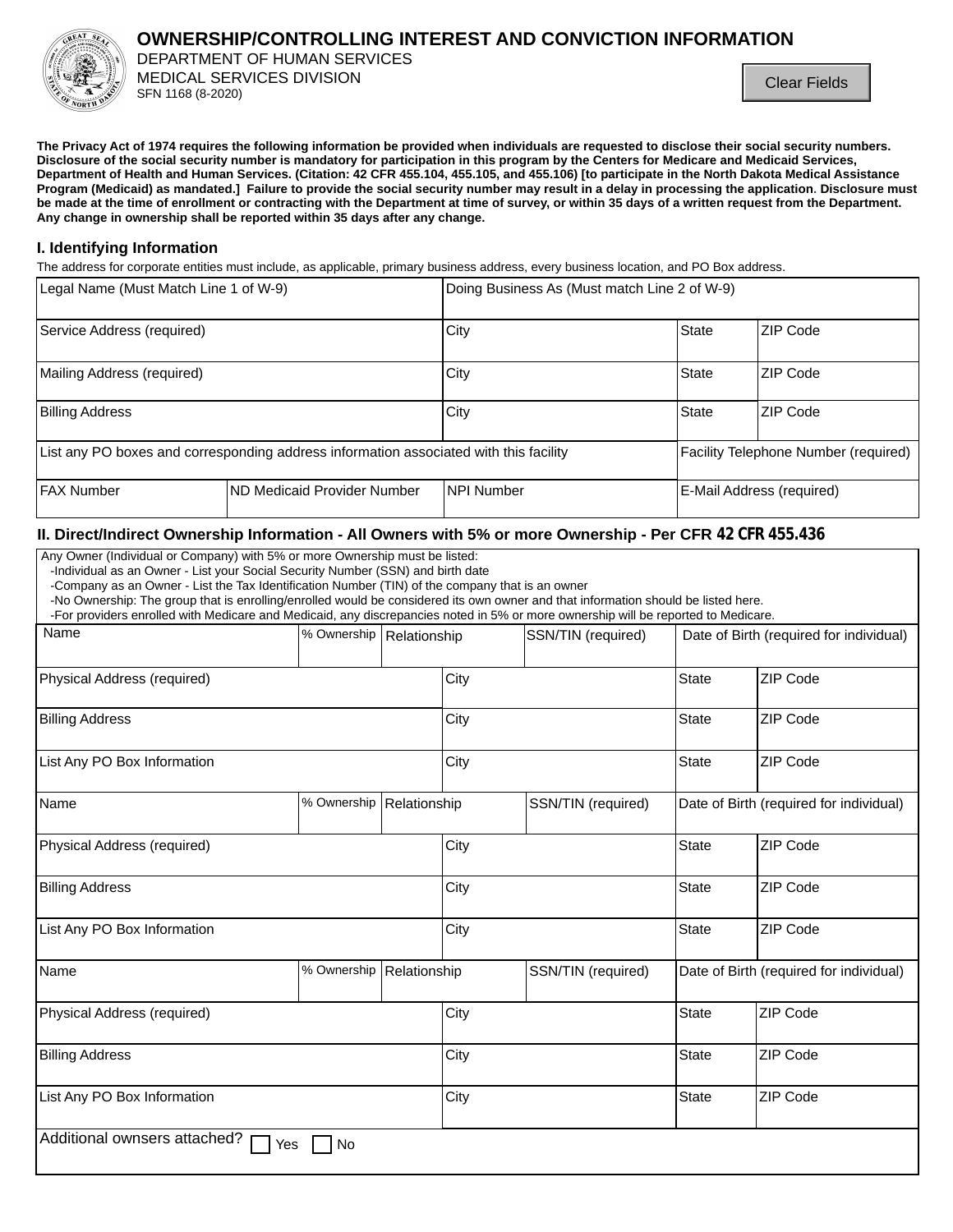|             | SFN 1168 (8-2020) |
|-------------|-------------------|
| Page 2 of 5 |                   |

## III. Managing Employee/Control Interest - Per CFR 42 CFR 455.436

The following individuals are to be listed here:

- Managing Employees

- Board of Directors

- Trustee Members

(CFE, CIO, CEO, office manager, PIC, DON, etc. Board members are required for corporate entities only) -Individuals who have signed any legal documents for this application

A BOX MUST BE CHECKED

No.

Yes

| - Personnel Authorized to sign on behalf of the organziation |  |
|--------------------------------------------------------------|--|
|                                                              |  |

| Name                                                                                   | <b>Title</b> | <b>DOB</b><br>(required) | <b>SSN</b> (required) | <b>Address</b> | <b>Work Telephone</b><br><b>Number</b> |
|----------------------------------------------------------------------------------------|--------------|--------------------------|-----------------------|----------------|----------------------------------------|
|                                                                                        |              |                          |                       |                |                                        |
|                                                                                        |              |                          |                       |                |                                        |
|                                                                                        |              |                          |                       |                |                                        |
| Additional managing employees/persons with controlling interest attached?<br>Yes<br>No |              |                          |                       |                |                                        |

## IV. Ownership/Controlling Interest Information

Does any person, business or organization with an ownership or controlling interest in the provider listed in Section I have an ownership or controlling interest of five percent (5%) or more in any other Medicaid provider?

Whether the person (individual or corporation) with an ownership or control interest in the disclosing entity (or fiscal agent or managed care entity) is related to another person (individual or control interest in the dis any other disclosing entity, fiscal agent (FA), or managed care entity (MCE).

If yes, indicate the name(s) that have the ownership or controlling interest and include the contact information for the other Provider(s). If additional space is needed, attach a separate document.

| Name of Other Disclosing Entity, FA, or MCE                                  | North Dakota Medicaid Provider Number (if applicable) |              |                                         |
|------------------------------------------------------------------------------|-------------------------------------------------------|--------------|-----------------------------------------|
| Relationship                                                                 | SSN/TIN (required)                                    |              | Date of Birth (required for individual) |
| Physical Address (required)                                                  | City                                                  | <b>State</b> | ZIP Code                                |
| <b>Billing Address</b>                                                       | City                                                  | <b>State</b> | ZIP Code                                |
| List Any PO Box Information                                                  | City                                                  | <b>State</b> | ZIP Code                                |
| Additional Ownership/Controlling Interest information attached?<br>No<br>Yes |                                                       |              |                                         |

## **V. Conviction Information**

Are there any directors, officers, agents, managing employees, or subcontractors of the institution, agency, or organization who have been convicted of or plead quilty to a criminal offense related to programs under Medicare, Medicaid, or Title XX Services Program? l No A BOX MUST BE CHECKED Yes List the identity of any person who has ownership, controlling interest or is an agent or managing employee in the provider listed Section I

and has been convicted of a criminal offense related to that persons involvement in any program under Medicare, Medicaid, or the title XX services program since the inception of those programs.

| Name                                                     | SSN/TIN (required) |              | Date of Birth (required for individual) |
|----------------------------------------------------------|--------------------|--------------|-----------------------------------------|
| Physical Address (required)                              | City               | <b>State</b> | ZIP Code                                |
| <b>Billing Address</b>                                   | City               | <b>State</b> | ZIP Code                                |
| List Any PO Box Information                              | City               | State        | ZIP Code                                |
| Additional conviction information attached?<br>No<br>Yes |                    |              |                                         |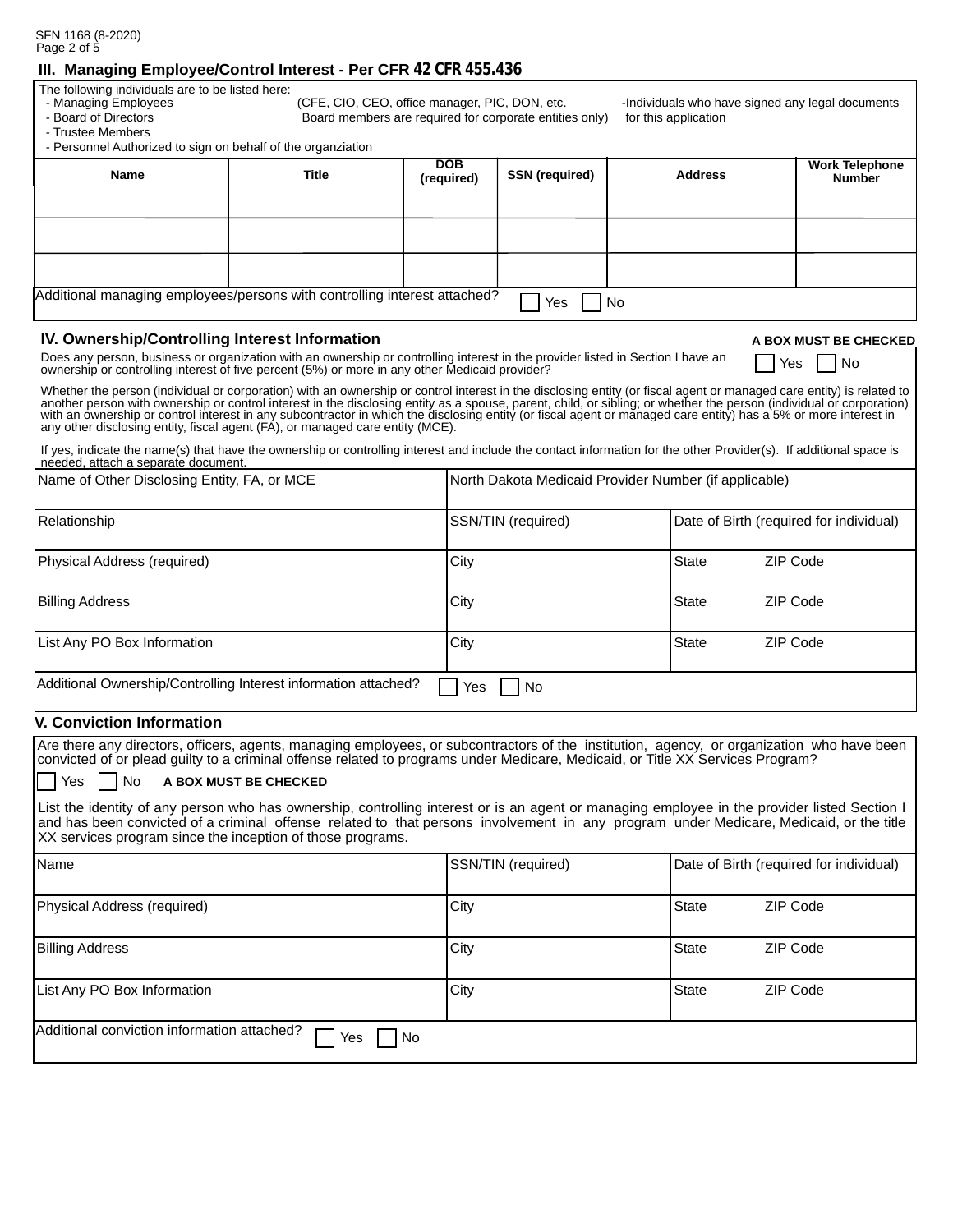# **VI. Signature**

Whoever knowingly and willfully makes or causes to be made a false statement or representation of this statement, may be prosecuted under applicable federal or state laws. In addition, knowingly and willfully failing to fully and accurately disclose the information requested may result<br>in denial of a request to participate or where the entity already partici a new SFN 1168 Ownership/Controlling Interest and Conviction Information form.

| Name of Authorized Representative (Please Print) | Date of Birth (required) | Social Security Number (required) |
|--------------------------------------------------|--------------------------|-----------------------------------|
| Title                                            |                          |                                   |
| Signature                                        |                          | Date                              |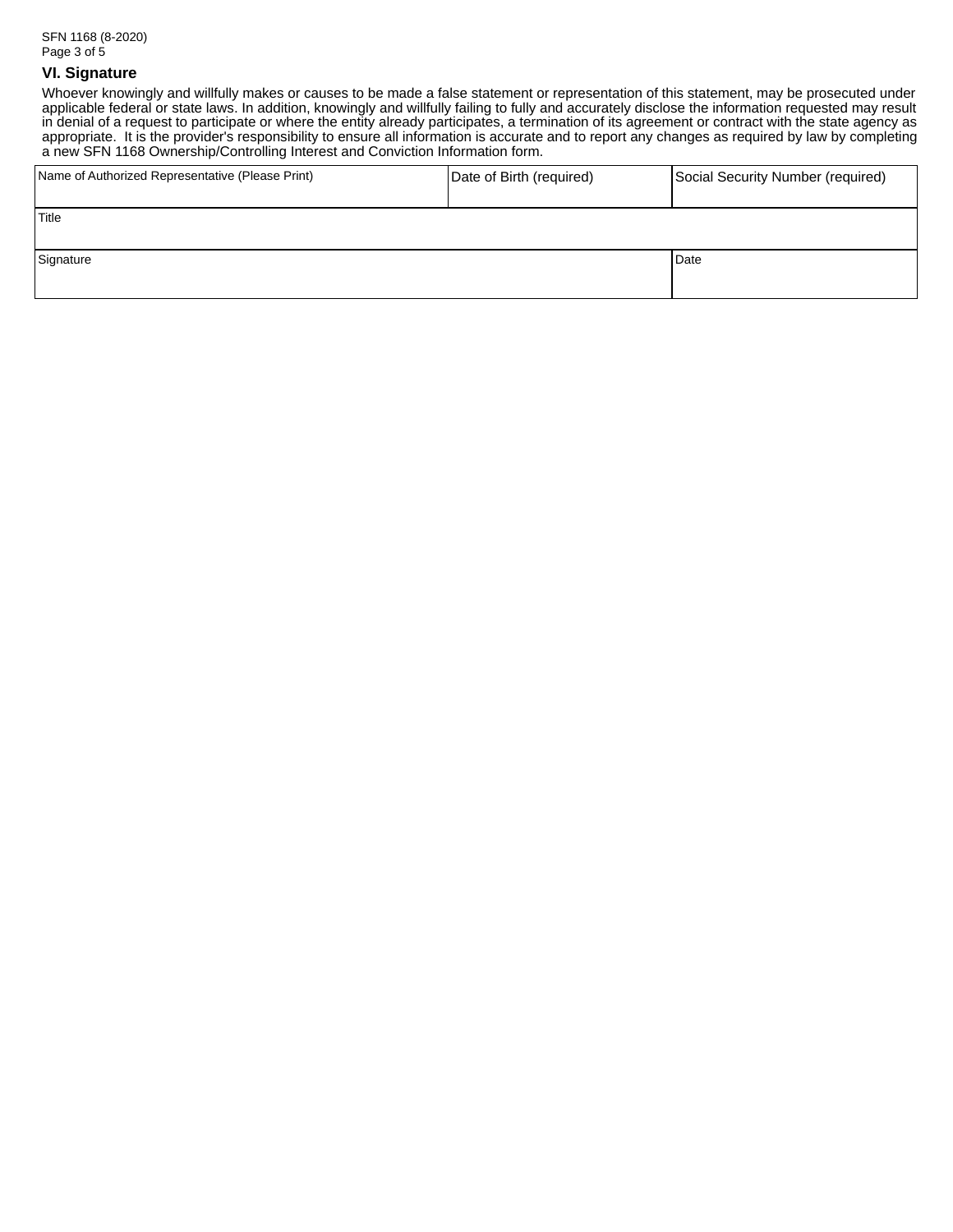# INSTRUCTIONS FOR COMPLETING DISCLOSURE OF OWNERSHIP/CONTROLLING INTEREST FORM

Completion and submission of this form is a condition of participation, certification, or decertification under any of the programs established by titles XIX, XX, and XXI, or as a condition of approval or renewal of a contractor agreement between the disclosing entity and North Dakota Medicaid. A full and accurate disclosure of ownership and financial interest is required. Failure to submit requested information may result in termination of existing agreements.

#### **General Instructions**

For definitions, procedures and requirements, refer to the appropriate 42 Code of Federal Regulations, Subpart B, 455.100 - 455.106: Title XIX - 42 CFR 455.106

Title XXI - 42 CFR 457.900

Please answer all questions as of the current date. If the yes block for any item is checked, list requested additional information. If additional space is needed, attach an additional sheet. Return the original, and retain a copy for your files.

This form is to be completed when changes occur that alter what is reported on this form or when the provider is required to re-enroll.

#### **Detailed Instructions**

These instructions are designed to clarify certain questions on the form. Instructions are listed in question order for easy reference. No instructions have been given for questions considered self-explanatory.

#### Item I: Identifying Information

Specify in what capacity the entity is doing business as, example, name of the facility or practice. Be sure to list any PO boxes and corresponding address information associated with this facility. Include a separate document if needed.

# Item II: Direct/Indirect Ownership Information and Item IV Managing Employee Information

Definitions follow:

Agent means any person who has been delegated the authority to obligate or act on behalf of a provider.

Disclosing entity means a Medicaid provider (other than an individual practitioner or group of practitioners), or a fiscal agent.

Other disclosing entity means any other Medicaid disclosing entity and any entity that does not participate in Medicaid, but is required to disclose certain ownership and control information because of participation in any of the programs established under title V, XVIII, or XX of the Act. This includes: (a) Any hospital, skilled nursing facility, home health agency, independent clinical laboratory, renal disease facility, rural health clinic, or health maintenance organization that participates in Medicare (title XVIII); (b) Any Medicare intermediary or carrier; and (c) Any entity (other than an individual practitioner or group of practitioners) that furnishes, or arranges for the furnishing of, health-related services for which it claims payment under any plan or program established under title V or title XX of the Act.

Fiscal agent means a contractor that processes or pays vendor claims on behalf of the Medicaid agency.

Group of practitioners means two or more health care practitioners who practice their profession at a common location (whether or not they share common facilities, common supporting staff, or common equipment).

Health insuring organization (HIO)) means a county operated entity, that in exchange for capitation payments, covers services for beneficiaries (1) Through payments to, or arrangements with, providers; (2) Under a comprehensive risk contract with the State; and (3) Meets the following criteria (i) First became operational prior to January 1, 1986; or (ii) Is described in section 9517(e)(3) of the Omnibus Budget Reconciliation Act of 1985 (as amended by section 4734 of the Omnibus Budget Reconciliation Act of 1990).

Indirect ownership interest means an ownership interest in an entity that has an ownership interest in the disclosing entity. This term includes an ownership interest in any entity that has an indirect ownership interest in the disclosing entity.

Managed care entity (MCE) means managed care organizations (MCOs), PIHPs, PAHPs, PCCMs, and HIOs.

Managing employee means a general manager, business manager, administrator, director, or other individual who exercises operational or managerial control over, or who directly or indirectly conducts the day-to-day operation of an institution, organization, or agency.

**Ownership interest** means the possession of equity in the capital, the stock, or the profits of the disclosing entity. Person with an **ownership** or control interest means a person or corporation that(a) Has an ownership interest totaling 5 percent or more in a disclosing entity: (b) Has an indirect ownership interest equal to 5 percent or more in a disclosing entity: (c) Has a combination of direct and indirect ownership interests equal to 5 percent or more in a disclosing entity; (d) Owns an interest of 5 percent or more in any mortgage, deed of trust, note, or other obligation secured by the disclosing entity if that interest equals at least 5 percent of the value of the property or assets of the disclosing entity; (e) Is an officer or director of a disclosing entity that is organized as a corporation; or (f) Is a partner in a disclosing entity that is organized as a partnership. This includes Board of Directors and Trustees of Nonprofit and For profit corporations, Members of LLC and partners of partnerships and Joint Ventures.

## Item III: Managing Employee/Control Interest

Reference the definitions provided in Item III.

## Item IV: Ownership/Controlling Interest Information

Ownership interest means the possession of equity in the capital, the stock, or the profits of the disclosing entity. Person with an ownership or control interest means a person or corporation that (a) Has an ownership interest totaling 5 percent or more in a disclosing entity; (b) Has an indirect ownership interest equal to 5 percent or more in a disclosing entity; (c) Has a combination of direct and indirect ownership interests equal to 5 percent or more in a disclosing entity: (d) Owns an interest of 5 percent or more in any mortgage, deed of trust, note, or other obligation secured by the disclosing entity if that interest equals at least 5 percent of the value of the property or assets of the disclosing entity; (e) Is an officer or director of a disclosing entity that is organized as a corporation; or (f) Is a partner in a disclosing entity that is organized as a partnership. This includes **Board of Directors** and Trustees of Nonprofit and For profit corporations, Members of LLC and partners of partnerships and Joint Ventures.